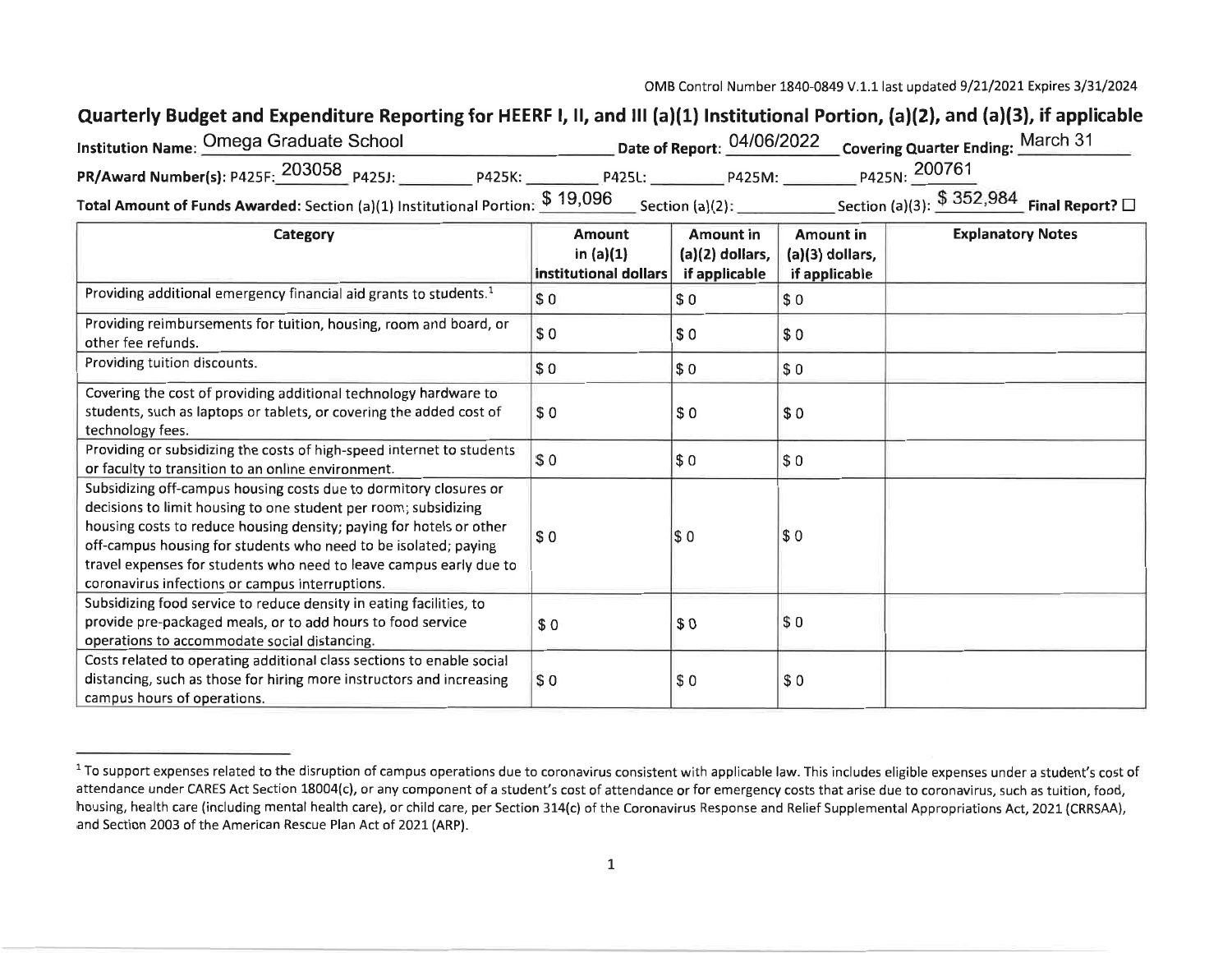0MB Control Number 1840-0849 V.1.1 last updated 9/21/2021 Expires 3/31/2024

| <b>Category</b>                                                                                                                                                                                                                                                              | <b>Amount</b>                        | <b>Amount in</b>                   | <b>Amount in</b>                 | <b>Explanatory Notes</b> |
|------------------------------------------------------------------------------------------------------------------------------------------------------------------------------------------------------------------------------------------------------------------------------|--------------------------------------|------------------------------------|----------------------------------|--------------------------|
|                                                                                                                                                                                                                                                                              | in $(a)(1)$<br>institutional dollars | $(a)(2)$ dollars,<br>if applicable | (a)(3) dollars,<br>if applicable |                          |
| Campus safety and operations. <sup>2</sup>                                                                                                                                                                                                                                   | $\sqrt{50}$                          | \$0                                | \$0                              |                          |
| Purchasing, leasing, or renting additional instructional equipment<br>and supplies (such as laboratory equipment or computers) to reduce<br>the number of students sharing equipment or supplies during a class<br>period and to provide time for disinfection between uses. | \$0                                  | \$0                                | \$0                              |                          |
| Replacing lost revenue from academic sources. <sup>3</sup>                                                                                                                                                                                                                   | \$0                                  | \$0                                | \$0                              |                          |
| Replacing lost revenue from auxiliary services sources (i.e., cancelled<br>ancillary events; disruption of food service, dorms, childcare, or<br>other facilities; cancellation of use of campus venues by other<br>organizations, lost parking revenue, etc.). <sup>3</sup> | \$0                                  | \$0                                | \$0                              |                          |
| Purchasing faculty and staff training in online instruction; or paying<br>additional funds to staff who are providing training in addition to<br>their regular job responsibilities.                                                                                         | \$0                                  | \$0                                | \$0                              |                          |
| Purchasing, leasing, or renting additional equipment or software to<br>enable distance learning, or upgrading campus wi-fi access or<br>extending open networks to parking lots or public spaces, etc.                                                                       | \$0                                  | \$0                                | \$0                              |                          |
| Other Uses of (a)(1) Institutional Portion funds. <sup>4</sup>                                                                                                                                                                                                               | \$0                                  |                                    |                                  |                          |
| Other Uses of (a)(2) or (a)(3) funds, if applicable. <sup>5</sup>                                                                                                                                                                                                            |                                      | \$0                                | \$0                              |                          |
| <b>Quarterly Expenditures for Each Program</b>                                                                                                                                                                                                                               | s <sub>0</sub>                       | \$0                                | $\sqrt{50}$                      |                          |
| <b>Total of Quarterly Expenditures</b>                                                                                                                                                                                                                                       | \$0                                  |                                    |                                  |                          |

<sup>&</sup>lt;sup>2</sup> Including costs or expenses related to the disinfecting and cleaning of dorms and other campus facilities, purchases of personal protective equipment (PPE), purchases of cleaning supplies, adding personnel to increase the frequency of cleaning, the reconfiguration of facilities to promote social distancing, etc.

<sup>&</sup>lt;sup>3</sup> Please see the Department's HEERF Lost Revenue FAQs (March 19, 2021) for more information regarding what may be appropriately included in an estimate of lost revenue.

<sup>&</sup>lt;sup>4</sup> Please post additional documentation as appropriate and briefly explain in the "Explanatory Notes" section. Please note that funds for (a)(1) Institutional Portion may be used to defray expenses associated with coronavirus (including lost revenue, reimbursement for expenses already incurred, technology costs associated with a transition to distance education, faculty and staff trainings, and payroll).

<sup>&</sup>lt;sup>5</sup> Please post additional documentation as appropriate and briefly explain in the "Explanatory Notes" section. Please note that funds for (a)(2) and (a)(3) may be used to defray expenses associated with coronavirus (including lost revenue, reimbursement for expenses already incurred, technology costs associated with a transition to distance education, faculty and staff trainings, and payroll).